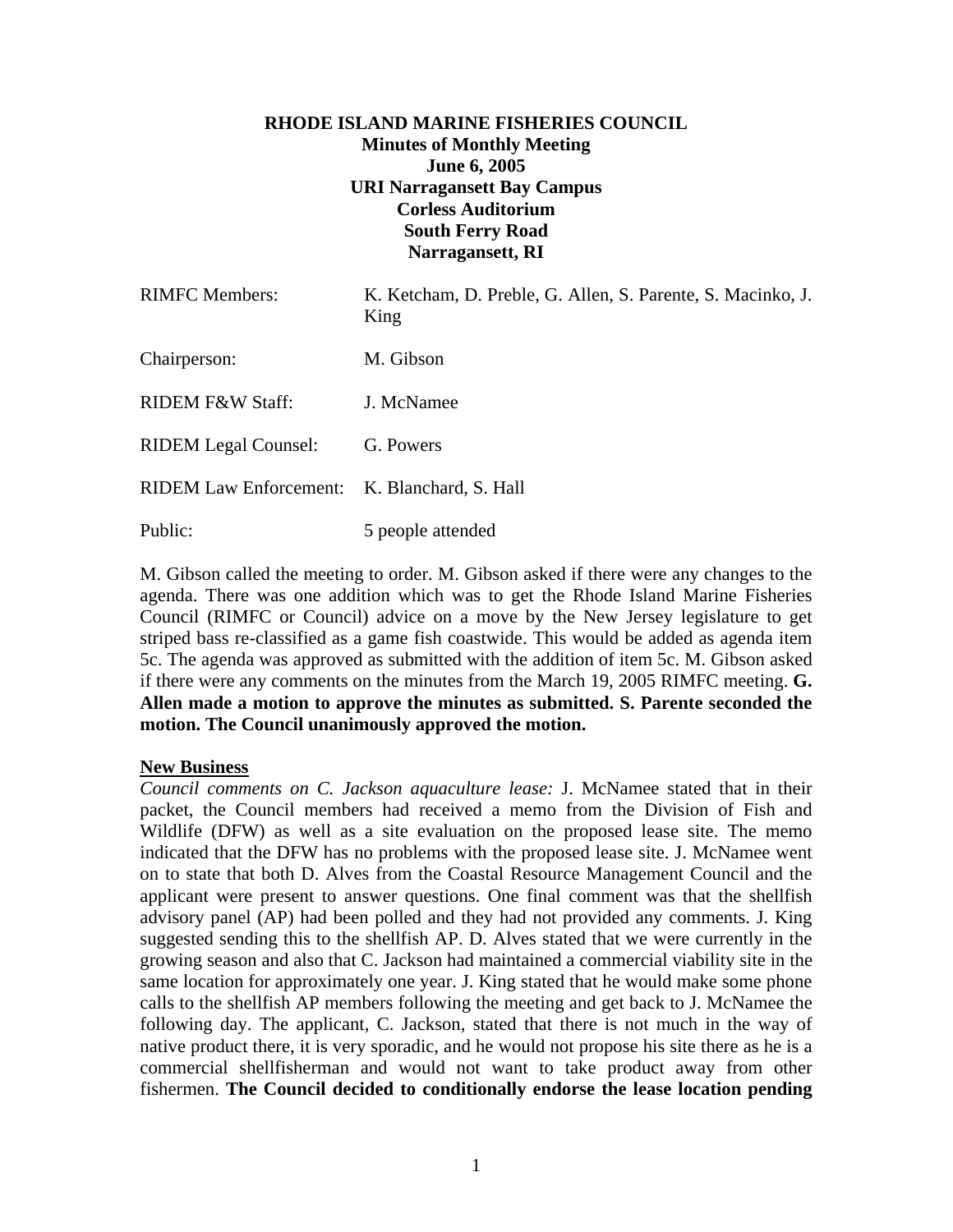**the outcome of the J. King telephone poll to the shellfish AP to receive their comments. J. King will report to J. McNamee the outcome of his telephone poll. If there were no comments, the Council would endorse the lease location**. There was a discussion about the aquaculture lease process, no recommendations were made.

### **Old Business**

*Update on adherence to the new floating fish trap regulations:* J. McNamee stated that all trap companies had reported their trap locations and the DFW was doing their part to site the locations and send the information off to the Coast Guard and also to the Department of Environmental Management (DEM) Law Enforcement per the regulation. Charts were also in the process of being developed. M. Gibson stated that the regulations would be enforced more aggressively next year but leeway was extended this year as it was a brand new process for this year.

*DEM legal opinion on authority to regulate deployment of fishing gear:* G. Powers stated that DEM can regulate gear location only if the placement of the gear in some way negatively impacts the resource one is dealing with. He went on to suggest the best way to deal with the current situation was to negotiate a settlement between the user groups amongst themselves rather than trying to have DEM dictate to the groups some regulatory arrangement. G. Allen stated that this would be his preference and he would be willing to chair a group with various interested user groups in an effort to come to a consensus. M. Gibson stated that the DFW would assist G. Allen in the formation of this group. G. Allen asked to come to the July RIMFC meeting with some names of representatives.

*Council authorization of a closed executive session:* G. Powers had handed out a memo from the Attorney General's Office that was a response to the question posed by the Council as to whether they could have a closed executive session to meet and discuss internal Council matters. The Attorney General's Office stated that the Council can not hold this meeting if there is a quorum present because it would violate the open meeting act. G. Allen felt that the question which was asked of the Attorney General's (AG) Office was too specific and is not how he would have phrased the question. He asked that the question be reworked and resubmitted to the AG's Office. G. Allen stated that he feels the real purpose of the meeting would be to brief new Council members and refresh other members on Council operating procedures. He stated that he did not object to members of the public sitting in on this process. S. Parente, one of the newer Council members, stated that he would be more comfortable if they could conduct the meeting in a closed session. M. Gibson suggested resubmitting the original question but ending after the phrase "the Council" so the new question would read "The subject meeting would be convened solely to discuss in general (particularly with newly appointed members of the Council) the internal operating procedures employed by the Council". G. Allen agreed to this. G. Powers stated that he would re-draft the question and submit it to the Council for approval and then would re-submit it to the AG's Office. G. Allen asked that G. Powers include a larger range of items to discuss in his statement to the AG. J. McNamee asked how the Council would like to have the draft question submitted to them. G. Allen suggested mailing it.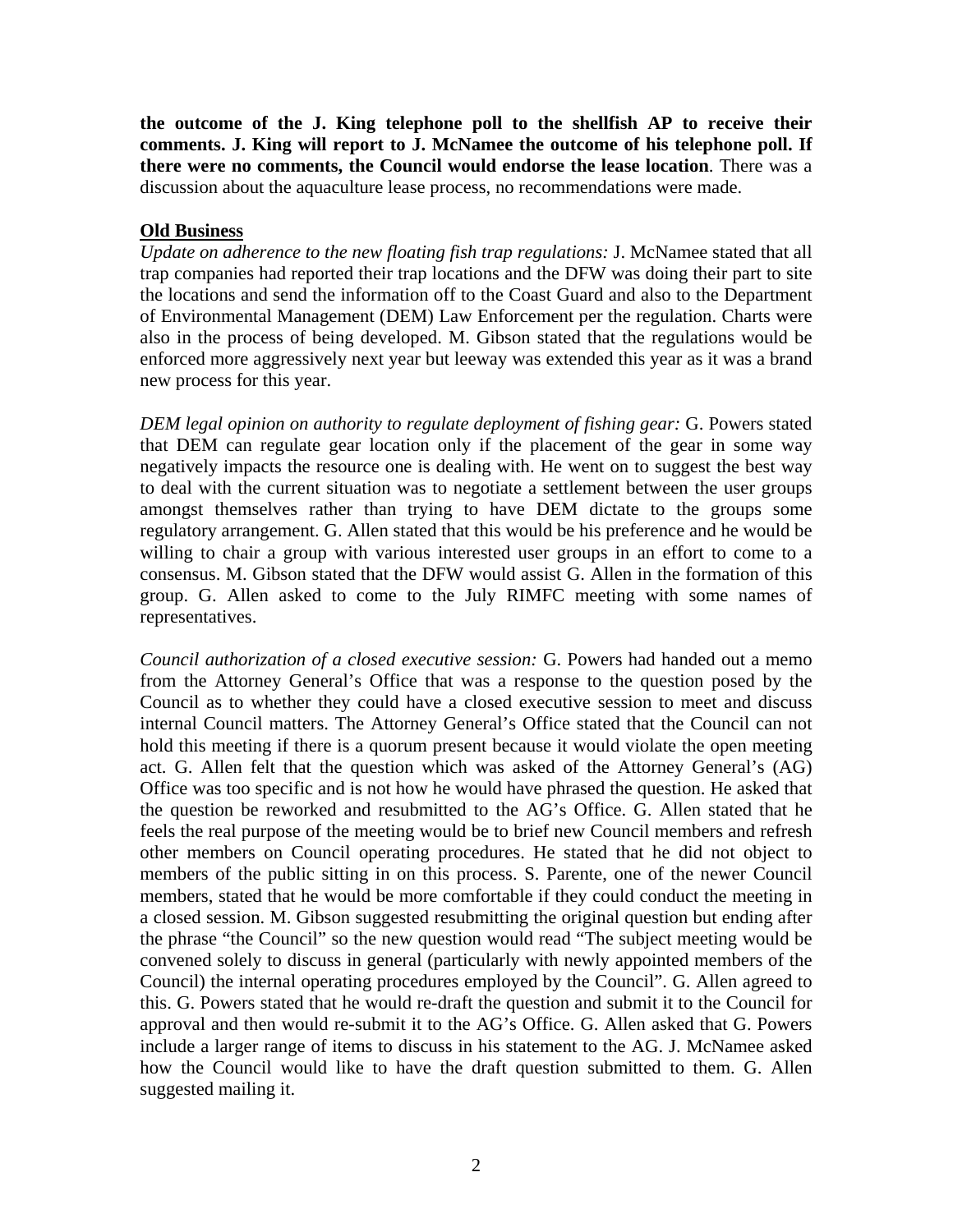### **Other Business**

*Summary from May 2005 ASMFC meeting week:* A copy of the meeting summary was handed out to the Council. M. Gibson gave a brief summary. Summer flounder addendum 17 was being sent out for public comment. RI's meeting would be held on June 28 at 6:00 at the Corless Auditorium. The summer flounder board discussed regional management strategies and also quota sharing. The striped bass board met and the interesting thing which came out of this was an unmonitored recreational fishery which occurs off of North Carolina in the winter. This was being looked at and the board was looking at how to deal with this new data with regard to the stock assessment. The lobster board met to continue discussions on a lobster effort control plan. The lobster conservation management team has remanded the effort control plan back to the states to come up with a finalized version. A finalized version should come forward for the August ASMFC meeting. The weakfish board met and discussed the recent decline in catch that had been witnessed. The board decided to develop an addendum to deal with what fishing mortality there is. The winter flounder board met and the main topic was recreational measures in New Jersey. K. Ketcham asked if New Jersey was up to date on the new commercial mesh requirements that RI had put in place. M. Gibson said he wasn't sure but would look in to this and get back to K. Ketcham with an answer. The menhaden board met and an addendum will be sent out for public comment. The RI public hearing on this will be on July  $6<sup>th</sup>$  at 6:00 at the Corless Auditorium.

*Advisory panel additions:* J. McNamee stated that there were three advisory panel changes which affect two different advisory panels. The first was the addition of B. Johnson as a recreational alternate to B. Getchell on the fish trap advisory panel. **G. Allen made a motion to approve B. Johnson to the floating fish trap advisory panel. D. Preble seconded the motion. The Council voted unanimously to approve the motion.**  The next AP change was the striped bass AP. D. Brady was resigning from his position. D. Sanford was currently his alternate. The suggested change is to move D. Sanford in to the primary position vacated by D. Brady and then appoint E. Cook as the alternate that would be vacated by D. Sanford. **D. Preble made a motion to approve D. Sanford to the recreational primary position on the striped bass AP and also to approve E. Cook to the recreational alternate position. G. Allen seconded the motion. The Council unanimously approved the motion.** 

*Striped Bass advice to the Director:* M. Gibson outlined the issue stating that a legislator from New Jersey had put forward a proposal to make striped bass exclusively a game species along the east coast. This in essence would end the commercial fishery for striped bass. The Director wanted advice from the Council as to whether they would like him to draft a letter to the RI congressional delegation opposing or supporting this proposal and also wanted to make sure the Council was aware of the situation so that they may draft a letter on behalf of themselves if they so choose. D. Preble stated that it may not be appropriate for the Council to get involved at this point. S. Parente stated that he felt the Council should object vehemently to this proposal. K. Ketcham agreed with S. Parente and stated that they should draft a letter from the Council and also have the Director draft a letter opposing this proposal. G. Allen stated that it should be the State's right to